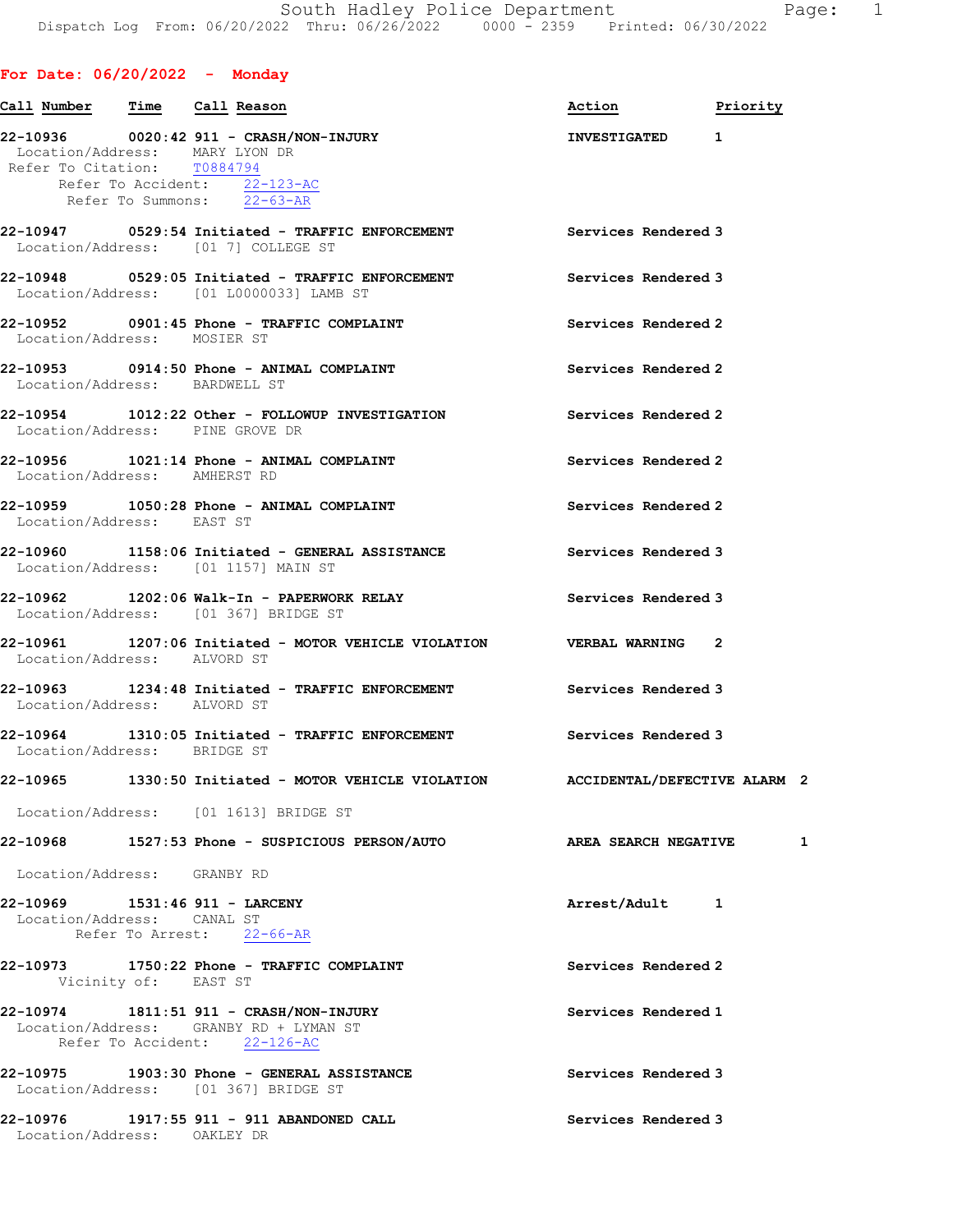| 22-10979 2034:26 Initiated - FOLLOWUP INVESTIGATION Services Rendered 2<br>Location/Address: CANAL ST<br>22-10980 2056:56 Phone - TRAFFIC COMPLAINT<br>UNFOUNDED 2<br>Location/Address: GRANBY RD<br>22-10981 2103:33 Phone - CHECK ON WELFARE<br>Services Rendered 1<br>Location/Address: CANAL ST<br>22-10983 2144:00 Phone - SUSPICIOUS PERSON/AUTO Services Rendered 1<br>Location/Address: ALVORD ST<br>$22-10985$ 2226:09 Phone - ANIMAL COMPLAINT<br>REFERRED TO OTHER AGENCY 2<br>Location/Address: MAIN ST<br>22-10987 2256:20 Phone - CHECK ON WELFARE<br>UNFOUNDED 1<br>Location/Address: LAURIE AVE<br>22-10989 2328:35 Initiated - TRAFFIC ENFORCEMENT Services Rendered 3<br>Location/Address: NEWTON ST + LYMAN ST<br>For Date: $06/21/2022 - Tuesday$<br>22-10994 0011:55 Initiated - TRAFFIC ENFORCEMENT Services Rendered 3<br>Location/Address: [01 1613] BRIDGE ST<br>22-11003 0520:44 Initiated - TRAFFIC ENFORCEMENT Services Rendered 3<br>Location/Address: HADLEY ST<br>22-11004 0522:29 Initiated - TRAFFIC ENFORCEMENT Services Rendered 3<br>Location/Address: [01 L0000033] LAMB ST<br>22-11005 0541:01 Initiated - MOTOR VEHICLE VIOLATION VERBAL WARNING 2<br>Location/Address: HADLEY ST<br>22-11006 0546:46 Initiated - SUSPICIOUS PERSON/AUTO 1 INVESTIGATED 1<br>Location/Address: BRAINERD ST + MEADOWOOD DR<br>22-11007 0547:33 Initiated - MOTOR VEHICLE VIOLATION TRAFFIC CITE/WRITTEN WARNING<br>2<br>Vicinity of: LAMB ST<br>Refer To Citation: T2858294<br>22-11008 0754:40 Phone - ILLEGAL DUMPING<br>Services Rendered 3<br>Location/Address: BRAINERD ST<br>22-11009 0836:28 Initiated - MOTOR VEHICLE VIOLATION Services Rendered 2<br>Location/Address: EAST ST<br>22-11010 0846:00 Initiated - MOTOR VEHICLE VIOLATION Services Rendered 2<br>Location/Address: EAST ST<br>22-11011 0852:25 Initiated - MOTOR VEHICLE VIOLATION Services Rendered 2<br>Location/Address: EAST ST<br>22-11012 0903:55 Initiated - TRAFFIC ENFORCEMENT Services Rendered 3<br>Location/Address: EAST ST | Location/Address: LYMAN TER + OAK AVE | 22-10977 1922:25 Phone - TRAFFIC COMPLAINT Services Rendered 2 |  |
|---------------------------------------------------------------------------------------------------------------------------------------------------------------------------------------------------------------------------------------------------------------------------------------------------------------------------------------------------------------------------------------------------------------------------------------------------------------------------------------------------------------------------------------------------------------------------------------------------------------------------------------------------------------------------------------------------------------------------------------------------------------------------------------------------------------------------------------------------------------------------------------------------------------------------------------------------------------------------------------------------------------------------------------------------------------------------------------------------------------------------------------------------------------------------------------------------------------------------------------------------------------------------------------------------------------------------------------------------------------------------------------------------------------------------------------------------------------------------------------------------------------------------------------------------------------------------------------------------------------------------------------------------------------------------------------------------------------------------------------------------------------------------------------------------------------------------------------------------------------------------------------------------------------------------------------------------------------------------------------------------------------------------------------|---------------------------------------|----------------------------------------------------------------|--|
|                                                                                                                                                                                                                                                                                                                                                                                                                                                                                                                                                                                                                                                                                                                                                                                                                                                                                                                                                                                                                                                                                                                                                                                                                                                                                                                                                                                                                                                                                                                                                                                                                                                                                                                                                                                                                                                                                                                                                                                                                                       |                                       |                                                                |  |
|                                                                                                                                                                                                                                                                                                                                                                                                                                                                                                                                                                                                                                                                                                                                                                                                                                                                                                                                                                                                                                                                                                                                                                                                                                                                                                                                                                                                                                                                                                                                                                                                                                                                                                                                                                                                                                                                                                                                                                                                                                       |                                       |                                                                |  |
|                                                                                                                                                                                                                                                                                                                                                                                                                                                                                                                                                                                                                                                                                                                                                                                                                                                                                                                                                                                                                                                                                                                                                                                                                                                                                                                                                                                                                                                                                                                                                                                                                                                                                                                                                                                                                                                                                                                                                                                                                                       |                                       |                                                                |  |
|                                                                                                                                                                                                                                                                                                                                                                                                                                                                                                                                                                                                                                                                                                                                                                                                                                                                                                                                                                                                                                                                                                                                                                                                                                                                                                                                                                                                                                                                                                                                                                                                                                                                                                                                                                                                                                                                                                                                                                                                                                       |                                       |                                                                |  |
|                                                                                                                                                                                                                                                                                                                                                                                                                                                                                                                                                                                                                                                                                                                                                                                                                                                                                                                                                                                                                                                                                                                                                                                                                                                                                                                                                                                                                                                                                                                                                                                                                                                                                                                                                                                                                                                                                                                                                                                                                                       |                                       |                                                                |  |
|                                                                                                                                                                                                                                                                                                                                                                                                                                                                                                                                                                                                                                                                                                                                                                                                                                                                                                                                                                                                                                                                                                                                                                                                                                                                                                                                                                                                                                                                                                                                                                                                                                                                                                                                                                                                                                                                                                                                                                                                                                       |                                       |                                                                |  |
|                                                                                                                                                                                                                                                                                                                                                                                                                                                                                                                                                                                                                                                                                                                                                                                                                                                                                                                                                                                                                                                                                                                                                                                                                                                                                                                                                                                                                                                                                                                                                                                                                                                                                                                                                                                                                                                                                                                                                                                                                                       |                                       |                                                                |  |
|                                                                                                                                                                                                                                                                                                                                                                                                                                                                                                                                                                                                                                                                                                                                                                                                                                                                                                                                                                                                                                                                                                                                                                                                                                                                                                                                                                                                                                                                                                                                                                                                                                                                                                                                                                                                                                                                                                                                                                                                                                       |                                       |                                                                |  |
|                                                                                                                                                                                                                                                                                                                                                                                                                                                                                                                                                                                                                                                                                                                                                                                                                                                                                                                                                                                                                                                                                                                                                                                                                                                                                                                                                                                                                                                                                                                                                                                                                                                                                                                                                                                                                                                                                                                                                                                                                                       |                                       |                                                                |  |
|                                                                                                                                                                                                                                                                                                                                                                                                                                                                                                                                                                                                                                                                                                                                                                                                                                                                                                                                                                                                                                                                                                                                                                                                                                                                                                                                                                                                                                                                                                                                                                                                                                                                                                                                                                                                                                                                                                                                                                                                                                       |                                       |                                                                |  |
|                                                                                                                                                                                                                                                                                                                                                                                                                                                                                                                                                                                                                                                                                                                                                                                                                                                                                                                                                                                                                                                                                                                                                                                                                                                                                                                                                                                                                                                                                                                                                                                                                                                                                                                                                                                                                                                                                                                                                                                                                                       |                                       |                                                                |  |
|                                                                                                                                                                                                                                                                                                                                                                                                                                                                                                                                                                                                                                                                                                                                                                                                                                                                                                                                                                                                                                                                                                                                                                                                                                                                                                                                                                                                                                                                                                                                                                                                                                                                                                                                                                                                                                                                                                                                                                                                                                       |                                       |                                                                |  |
|                                                                                                                                                                                                                                                                                                                                                                                                                                                                                                                                                                                                                                                                                                                                                                                                                                                                                                                                                                                                                                                                                                                                                                                                                                                                                                                                                                                                                                                                                                                                                                                                                                                                                                                                                                                                                                                                                                                                                                                                                                       |                                       |                                                                |  |
|                                                                                                                                                                                                                                                                                                                                                                                                                                                                                                                                                                                                                                                                                                                                                                                                                                                                                                                                                                                                                                                                                                                                                                                                                                                                                                                                                                                                                                                                                                                                                                                                                                                                                                                                                                                                                                                                                                                                                                                                                                       |                                       |                                                                |  |
|                                                                                                                                                                                                                                                                                                                                                                                                                                                                                                                                                                                                                                                                                                                                                                                                                                                                                                                                                                                                                                                                                                                                                                                                                                                                                                                                                                                                                                                                                                                                                                                                                                                                                                                                                                                                                                                                                                                                                                                                                                       |                                       |                                                                |  |
|                                                                                                                                                                                                                                                                                                                                                                                                                                                                                                                                                                                                                                                                                                                                                                                                                                                                                                                                                                                                                                                                                                                                                                                                                                                                                                                                                                                                                                                                                                                                                                                                                                                                                                                                                                                                                                                                                                                                                                                                                                       |                                       |                                                                |  |
|                                                                                                                                                                                                                                                                                                                                                                                                                                                                                                                                                                                                                                                                                                                                                                                                                                                                                                                                                                                                                                                                                                                                                                                                                                                                                                                                                                                                                                                                                                                                                                                                                                                                                                                                                                                                                                                                                                                                                                                                                                       |                                       |                                                                |  |
|                                                                                                                                                                                                                                                                                                                                                                                                                                                                                                                                                                                                                                                                                                                                                                                                                                                                                                                                                                                                                                                                                                                                                                                                                                                                                                                                                                                                                                                                                                                                                                                                                                                                                                                                                                                                                                                                                                                                                                                                                                       |                                       |                                                                |  |
|                                                                                                                                                                                                                                                                                                                                                                                                                                                                                                                                                                                                                                                                                                                                                                                                                                                                                                                                                                                                                                                                                                                                                                                                                                                                                                                                                                                                                                                                                                                                                                                                                                                                                                                                                                                                                                                                                                                                                                                                                                       |                                       |                                                                |  |
|                                                                                                                                                                                                                                                                                                                                                                                                                                                                                                                                                                                                                                                                                                                                                                                                                                                                                                                                                                                                                                                                                                                                                                                                                                                                                                                                                                                                                                                                                                                                                                                                                                                                                                                                                                                                                                                                                                                                                                                                                                       |                                       |                                                                |  |
|                                                                                                                                                                                                                                                                                                                                                                                                                                                                                                                                                                                                                                                                                                                                                                                                                                                                                                                                                                                                                                                                                                                                                                                                                                                                                                                                                                                                                                                                                                                                                                                                                                                                                                                                                                                                                                                                                                                                                                                                                                       |                                       |                                                                |  |
| $22-11015$ 0922:41 Walk-In - PAPERWORK RELAY<br>Services Rendered 3<br>Location/Address: [01 L0000047] BRIDGE ST                                                                                                                                                                                                                                                                                                                                                                                                                                                                                                                                                                                                                                                                                                                                                                                                                                                                                                                                                                                                                                                                                                                                                                                                                                                                                                                                                                                                                                                                                                                                                                                                                                                                                                                                                                                                                                                                                                                      |                                       |                                                                |  |
| 22-11016 0951:37 Walk-In - FOLLOWUP INVESTIGATION Services Rendered 2<br>Location/Address: [01 21] ALVORD ST<br>Refer To Incident: 22-491-OF                                                                                                                                                                                                                                                                                                                                                                                                                                                                                                                                                                                                                                                                                                                                                                                                                                                                                                                                                                                                                                                                                                                                                                                                                                                                                                                                                                                                                                                                                                                                                                                                                                                                                                                                                                                                                                                                                          |                                       |                                                                |  |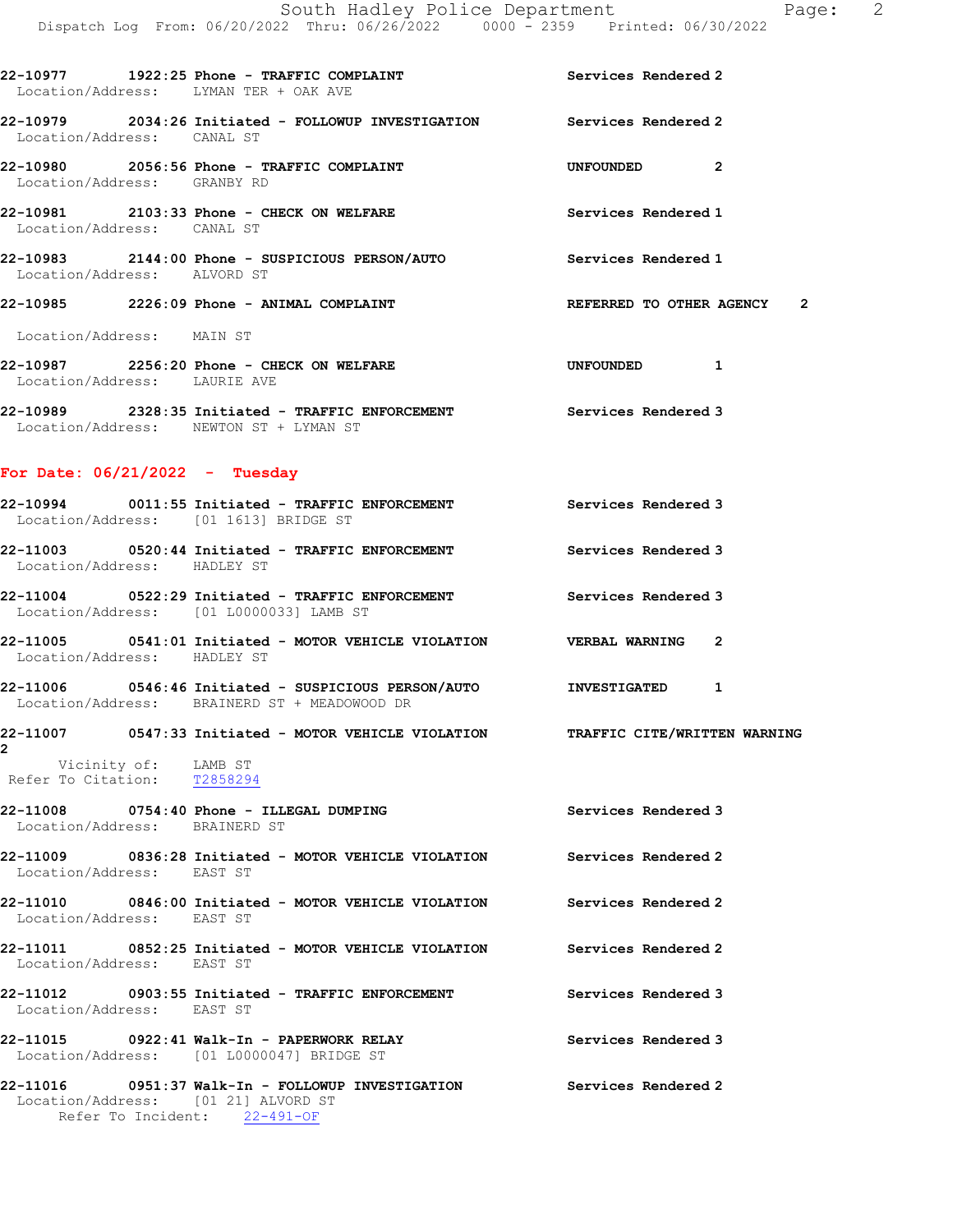|  | From: 06/20/2022 Thru: 06/26/2022 |  | $0000 - 2359$ Printed: $06/30/2022$ |
|--|-----------------------------------|--|-------------------------------------|
|  |                                   |  |                                     |

| 22-11017<br>2                           |                                           |                                                         | 0952:23 Initiated - MOTOR VEHICLE VIOLATION | TRAFFIC CITE/WRITTEN WARNING |  |
|-----------------------------------------|-------------------------------------------|---------------------------------------------------------|---------------------------------------------|------------------------------|--|
| Location/Address:<br>Refer To Citation: | T2858173                                  | BRIDGE ST + GRANT ST                                    |                                             |                              |  |
| 22-11018<br>Location/Address:           |                                           | 1037:52 Phone - Fraud-No Loss<br>N SYCAMORE KNOLLS      |                                             | Services Rendered 1          |  |
| Location/Address:                       | ROUTE 202<br>Refer To Accident: 22-124-AC |                                                         |                                             | Services Rendered 1          |  |
| 22-11022<br>Location/Address:           |                                           | 1210:40 Walk-In - PAPERWORK RELAY<br>[01 367] BRIDGE ST |                                             | Services Rendered 3          |  |

- 22-11023 1211:34 911 911 ABANDONED CALL Services Rendered 3 Location/Address: [01 390] BRIDGE ST
- 22-11025 1250:46 Phone TRAFFIC COMPLAINT Services Rendered 2 Location/Address: SILVER ST + ATWOOD RD
- 22-11029 1400:13 Phone FOLLOWUP INVESTIGATION Services Rendered 2 Location/Address: [01 367] BRIDGE ST
- 22-11031 1404:03 Phone GENERAL ASSISTANCE Services Rendered 3 Location/Address: [01 367] BRIDGE ST
- 22-11032 1446:58 Phone MALICIOUS DAMAGE **INVESTIGATED** 2 Location/Address: LYMAN TER
- 22-11033 1454:23 Phone SUSPICIOUS PERSON/AUTO Conflict resolved/deescalated 1 Vicinity of: GRANBY RD
- 22-11036 1542:21 Phone GENERAL ASSISTANCE Services Rendered 3 Location/Address: [01 367] BRIDGE ST
- 22-11038 1615:09 Phone GENERAL ASSISTANCE Services Rendered 3 Location/Address: TAYLOR ST
- 22-11037 1620:43 Initiated MOTOR VEHICLE VIOLATION TRAFFIC CITE/WRITTEN WARNING 2 Location/Address: [01 232] GRANBY RD Refer To Citation: T2857996 Refer To Summons: 22-67-AR
- 22-11039 1711:37 Phone Fraud-No Loss Services Rendered 1 Location/Address: [01 367] BRIDGE ST
- 22-11044 1856:32 Phone SUSPICIOUS PERSON/AUTO AREA SEARCH NEGATIVE 1
- Location/Address: BOLTON ST + LAMB ST
- 22-11046 2101:11 Initiated MOTOR VEHICLE VIOLATION VERBAL WARNING 2 Location/Address: PURPLE HEART DR
- 22-11047 2105:37 Phone SUSPICIOUS PERSON/AUTO INVESTIGATED 1 Vicinity of: [01 671] ALVORD ST 22-11048 2127:38 Phone - NOISE 22-11048 INVESTIGATED
- Location/Address: CORNELL ST
- 22-11051 2345:19 Initiated TRAFFIC ENFORCEMENT Services Rendered 3 Location/Address: NEWTON ST + LYMAN ST

## For Date: 06/22/2022 - Wednesday

22-11055 0011:59 Initiated - TRAFFIC ENFORCEMENT Services Rendered 3 Location/Address: [01 3] NEWTON ST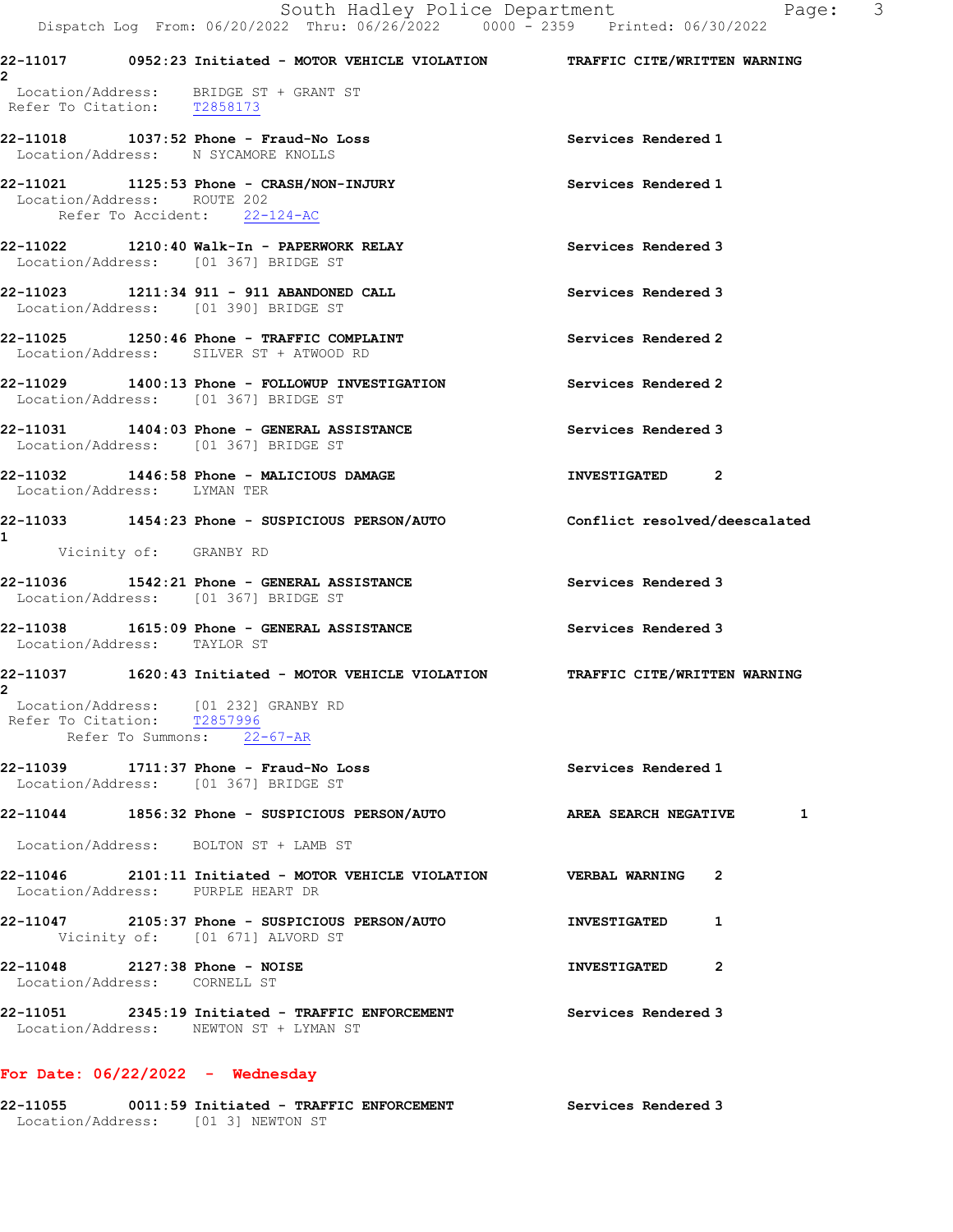|                                         | South Hadley Police Department                                                                                    | Page: 4                   |
|-----------------------------------------|-------------------------------------------------------------------------------------------------------------------|---------------------------|
|                                         | 22-11069 0415:15 Initiated - TRAFFIC ENFORCEMENT Services Rendered 3<br>Location/Address: LYMAN ST + MCKINLEY AVE |                           |
|                                         | 22-11070 0511:24 Initiated - SUSPICIOUS PERSON/AUTO ACCIDENTAL/DEFECTIVE ALARM 1                                  |                           |
| Location/Address: PURPLE HEART DR       |                                                                                                                   |                           |
| Location: COLLEGE ST                    | 22-11071 0527:20 Initiated - TRAFFIC ENFORCEMENT UNFOUNDED 3                                                      |                           |
| Location/Address: ROTARY - RT 202       | 22-11072 		 0528:54 Initiated - TRAFFIC ENFORCEMENT 		 Services Rendered 3                                        |                           |
| Location/Address: LAMB ST               | 22-11073 0529:35 Initiated - TRAFFIC ENFORCEMENT                                                                  | INVESTIGATED 3            |
| Location/Address: [01 L0000033] LAMB ST | 22-11075 0600:29 Initiated - GENERAL ASSISTANCE Services Rendered 3                                               |                           |
| Location/Address: LAURIE AVE            | 22-11079 0845:52 Phone - GENERAL ASSISTANCE                                                                       | Services Rendered 3       |
| Location/Address: [01 367] BRIDGE ST    | 22-11081 0859:51 Phone - GENERAL ASSISTANCE                                                                       | Services Rendered 3       |
| Location/Address: LUDLOW RD             | 22-11083 1049:49 Initiated - TRAFFIC ENFORCEMENT Services Rendered 3                                              |                           |
| Location/Address: [01 367] BRIDGE ST    | 22-11085 1201:42 Walk-In - GENERAL ASSISTANCE Services Rendered 3                                                 |                           |
| Location/Address: TAMPA ST              | 22-11088 1255:08 911 - 911 Misdial                                                                                | INVESTIGATED 3            |
| Location/Address: [01 367] BRIDGE ST    | 22-11089 1301:51 Other - PAPERWORK RELAY                                                                          | Services Rendered 3       |
| Location/Address: [01 367] BRIDGE ST    | 22-11090 1310:52 Other - PAPERWORK RELAY                                                                          | Services Rendered 3       |
| Location/Address: [01 367] BRIDGE ST    | 22-11091 1316:30 Other - PAPERWORK RELAY                                                                          | Services Rendered 3       |
| Location/Address: [01 132] NEWTON ST    | 22-11093 1408:58 Phone - CHECK ON WELFARE                                                                         | Services Rendered 1       |
| Location/Address: [01 6] LYMAN ST       | 22-11095 1445:52 Phone - CRASH/NON-INJURY                                                                         | Services Rendered 1       |
| Location/Address: [01 367] BRIDGE ST    |                                                                                                                   | Services Rendered 1       |
| Location/Address: [01 367] BRIDGE ST    |                                                                                                                   | Services Rendered 3       |
| Location/Address: STRONG FARM RD        | 22-11098   1639:27   911 - UNATTENDED DEATH<br>Refer To Incident: 22-492-OF                                       | INVESTIGATED 1            |
| Location/Address: N MAIN ST             | 22-11102 1839:20 Phone - FOLLOWUP INVESTIGATION Services Rendered 2                                               |                           |
| Location/Address: HADLEY ST             | 22-11103 1924:35 Initiated - MOTOR VEHICLE VIOLATION VERBAL WARNING 2                                             |                           |
| Location/Address: [01 457] SUNSET AVE   | 22-11105 1949:03 911 - CHECK ON WELFARE                                                                           | Services Rendered 1       |
|                                         |                                                                                                                   | INVESTIGATED <sub>2</sub> |

Location/Address: N MAIN ST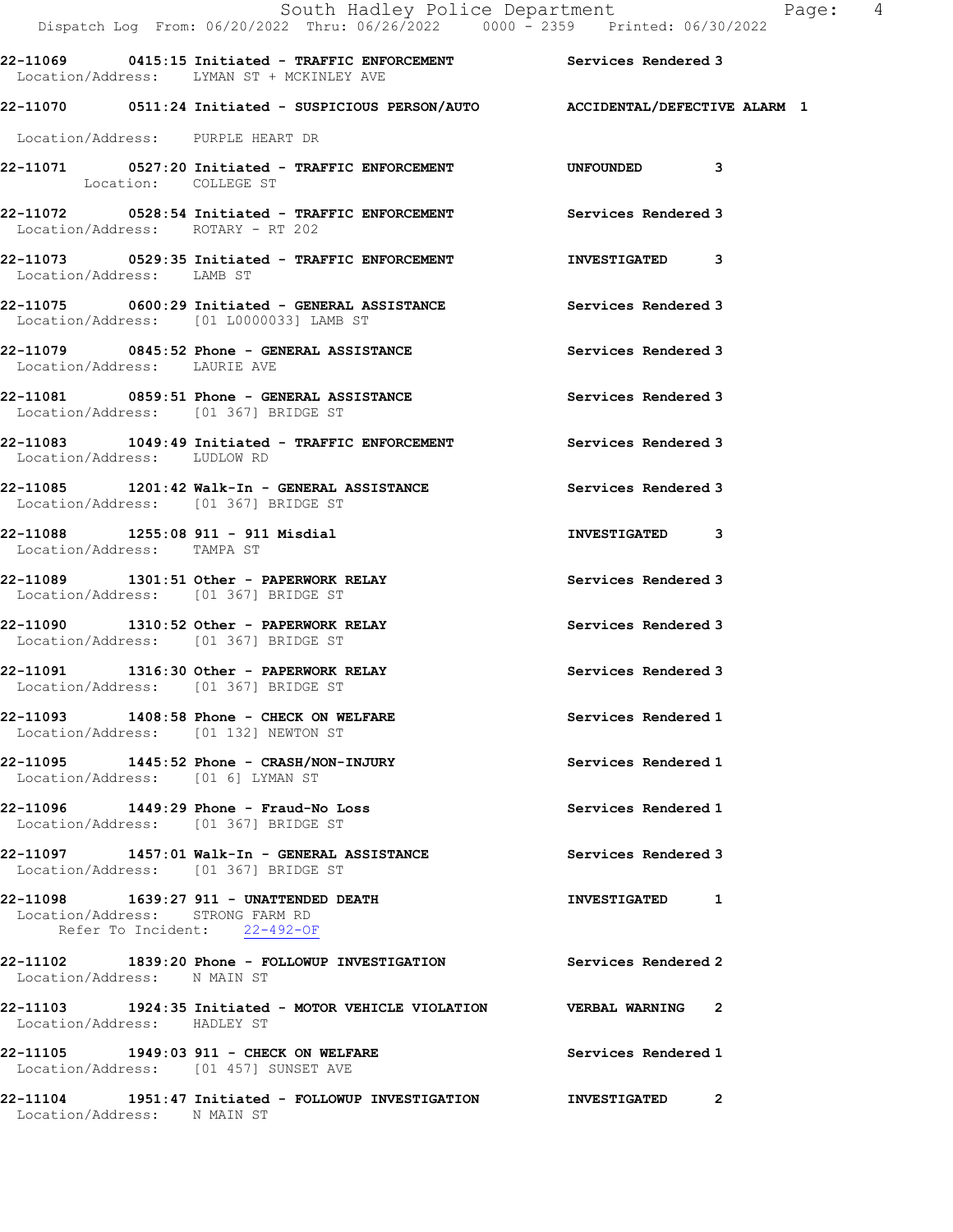|                |                                                            | South Hadley Police Department<br>Dispatch Log From: 06/20/2022 Thru: 06/26/2022 0000 - 2359 Printed: 06/30/2022  | Page: 5                      |
|----------------|------------------------------------------------------------|-------------------------------------------------------------------------------------------------------------------|------------------------------|
|                |                                                            | 22-11107 2025:48 Phone - ANIMAL COMPLAINT COMERT Conflict resolved/deescalated                                    |                              |
| $\mathbf{2}$   | Location/Address: GRANT ST                                 |                                                                                                                   |                              |
|                | Location/Address: BRAINERD ST                              | 22-11108 2104:23 Phone - GENERAL ASSISTANCE                                                                       | Services Rendered 3          |
|                |                                                            | 22-11109 2216:46 Radio - TRAFFIC COMPLAINT<br>Location/Address: BERWYN ST + NEWTON ST                             | Services Rendered 2          |
|                |                                                            | For Date: $06/23/2022 - Thursday$                                                                                 |                              |
|                |                                                            | 22-11116 0047:21 Initiated - TRAFFIC ENFORCEMENT Services Rendered 3<br>Location/Address: [01 70] GRANBY RD       |                              |
|                |                                                            | 22-11117 0050:01 Initiated - TRAFFIC ENFORCEMENT Services Rendered 3<br>Location/Address: [01 164] GRANBY RD      |                              |
| 2              |                                                            | 22-11121 0106:54 Initiated - MOTOR VEHICLE VIOLATION TRAFFIC CITE/WRITTEN WARNING                                 |                              |
|                |                                                            | Location/Address: [01 138] GRANBY RD                                                                              |                              |
|                |                                                            | 22-11122 0112:09 Initiated - GENERAL ASSISTANCE Services Rendered 3<br>Location/Address: [01 104] GRANBY RD       |                              |
| $\overline{2}$ |                                                            | 22-11123 0135:36 Initiated - MOTOR VEHICLE VIOLATION TRAFFIC CITE/WRITTEN WARNING                                 |                              |
|                |                                                            | Vicinity of: LYMAN + WASHINGTON AVE<br>Refer To Citation: $\frac{T2858245}{T2858245}$                             |                              |
| $\overline{2}$ |                                                            | 22-11124 0148:38 Initiated - MOTOR VEHICLE VIOLATION TRAFFIC CITE/WRITTEN WARNING                                 |                              |
|                | Location/Address: LYMAN ST<br>Refer To Citation: T2858246  |                                                                                                                   |                              |
|                | Location: MORGAN ST                                        | 22-11131 0528:24 Initiated - TRAFFIC ENFORCEMENT                                                                  | <b>UNFOUNDED</b><br>3        |
|                | Location/Address: LAMB ST                                  | 22-11132 0528:56 Initiated - TRAFFIC ENFORCEMENT                                                                  | <b>INVESTIGATED</b><br>3     |
|                |                                                            | 22-11134 0729:02 Walk-In - GENERAL ASSISTANCE<br>Location/Address: [01 367] BRIDGE ST                             | Services Rendered 3          |
|                | Location/Address: THE KNOLLS                               | 22-11135 0753:58 Phone - CHECK ON WELFARE                                                                         | INVESTIGATED 1               |
|                |                                                            | 22-11136 0835:37 Walk-In - PROPERTY LOST/FOUND/SEIZED Services Rendered 3<br>Location/Address: [01 367] BRIDGE ST |                              |
|                |                                                            |                                                                                                                   | ACCIDENTAL/DEFECTIVE ALARM 2 |
|                |                                                            | Location/Address: [01 367] BRIDGE ST                                                                              |                              |
|                | Location/Address: GRANT ST                                 | $22-11138$ 0923:28 Phone - ANIMAL COMPLAINT                                                                       | Services Rendered 2          |
|                |                                                            | Location/Address: [01 34] N MAIN ST                                                                               | Services Rendered 2          |
| $\mathbf{2}$   |                                                            | 22-11142 1031:19 Initiated - MOTOR VEHICLE VIOLATION TRAFFIC CITE/WRITTEN WARNING                                 |                              |
|                | Location/Address: BRIDGE ST<br>Refer To Citation: T2857997 |                                                                                                                   |                              |
|                |                                                            |                                                                                                                   | AREA SEARCH NEGATIVE<br>2    |
|                | Location/Address: FERRY ST                                 |                                                                                                                   |                              |
|                |                                                            |                                                                                                                   |                              |

22-11146 1054:10 Phone - CRASH/NON-INJURY Services Rendered 1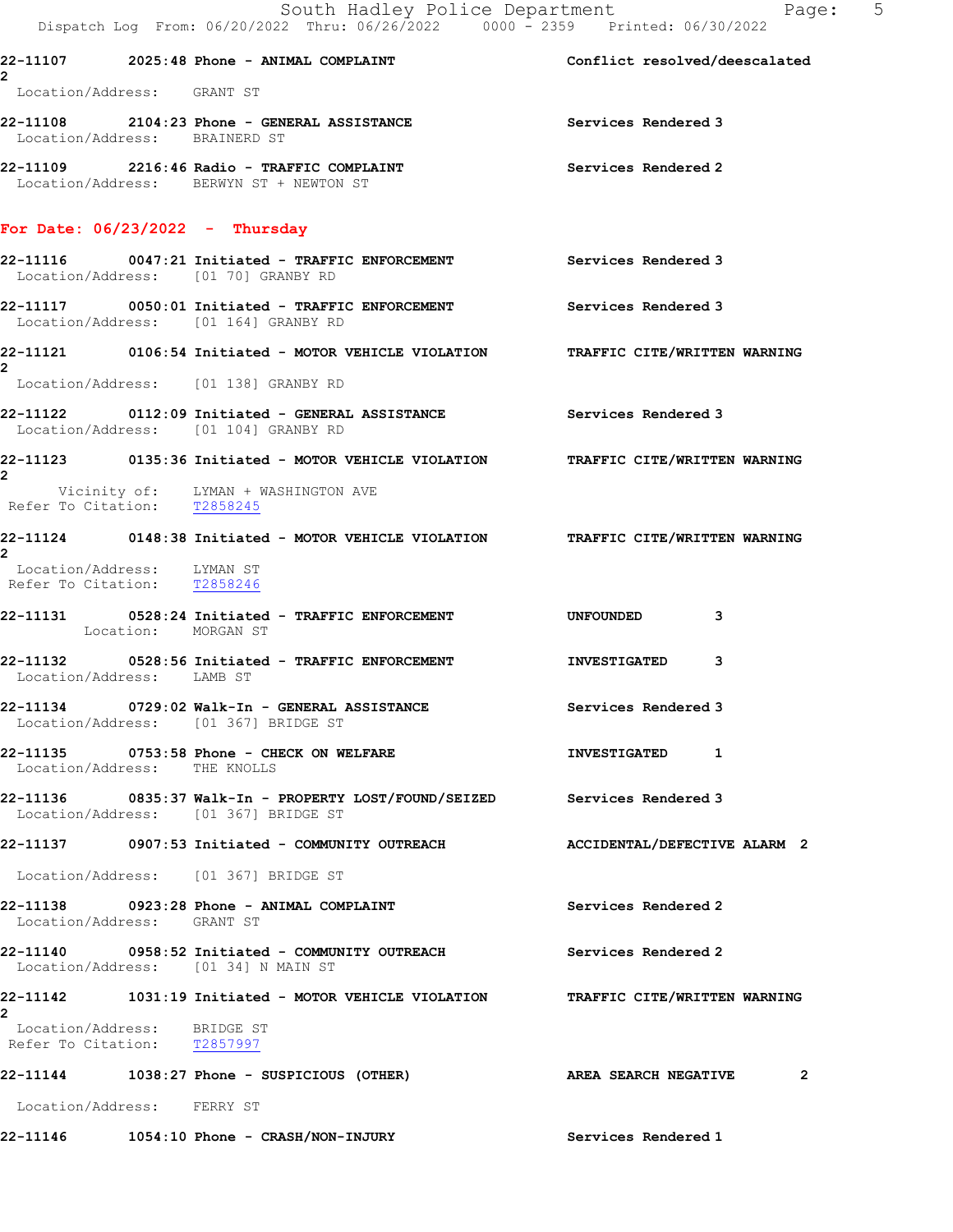|                                                                  | South Hadley Police Department<br>Dispatch Log From: 06/20/2022 Thru: 06/26/2022 0000 - 2359 Printed: 06/30/2022    |                     | Page: 6        |
|------------------------------------------------------------------|---------------------------------------------------------------------------------------------------------------------|---------------------|----------------|
|                                                                  | Location/Address: HADLEY ST + SULLIVAN LN                                                                           |                     |                |
|                                                                  | 22-11148 1059:49 Other - GENERAL ASSISTANCE <b>120 Conflict resolved/deescalated</b>                                |                     |                |
| 3<br>Location/Address: PEARL LN                                  |                                                                                                                     |                     |                |
|                                                                  | 22-11150 1219:29 911 - TRAFFIC COMPLAINT<br>Location/Address: GRANBY RD + LYMAN ST                                  | Services Rendered 2 |                |
| Location/Address: GRANBY RD                                      |                                                                                                                     |                     |                |
|                                                                  | 22-11153  1330:01 911 - CRASH/INJURY<br>Location/Address: BRIDGE ST + MAIN ST<br>Refer To Accident: 22-125-AC       | INVESTIGATED 1      |                |
|                                                                  | 22-11154   1441:29   Phone - Fraud-No Loss<br>Location/Address: [01 367] BRIDGE ST                                  | Services Rendered 1 |                |
|                                                                  | Location/Address: [01 367] BRIDGE ST                                                                                | Services Rendered 3 |                |
| Refer To Citation: T2857998                                      | 22-11156 1502:33 Initiated - MOTOR VEHICLE VIOLATION VERBAL WARNING 2<br>Location/Address: [01 L0000033] LAMB ST    |                     |                |
| Refer To Citation: T2857999                                      | 22-11157 1509:33 Initiated - MOTOR VEHICLE VIOLATION VERBAL WARNING 2<br>Location/Address: GRANBY RD + LAWRENCE AVE |                     |                |
| Location/Address: GRANBY RD<br>Refer To Citation: T2858000       | 22-11158 1518:21 Initiated - MOTOR VEHICLE VIOLATION VERBAL WARNING                                                 |                     | $\overline{2}$ |
| Location/Address: GRANBY RD<br>Refer To Citation: T2858021       | 22-11159 1526:54 Initiated - MOTOR VEHICLE VIOLATION VERBAL WARNING 2                                               |                     |                |
| Refer To Citation: T2858022                                      | 22-11160 1535:34 Initiated - MOTOR VEHICLE VIOLATION VERBAL WARNING 2<br>Location/Address: OLD LYMAN RD + LYMAN TER |                     |                |
| Location/Address: [01 6] LYMAN ST<br>Refer To Citation: T2858023 | 22-11161  1547:02 Initiated - MOTOR VEHICLE VIOLATION  VERBAL WARNING                                               |                     | $\overline{2}$ |
| Location/Address: EAST ST<br>Refer To Citation: T2858024         | 22-11163 1559:46 Initiated - MOTOR VEHICLE VIOLATION VERBAL WARNING 2                                               |                     |                |
|                                                                  | 22-11164 1606:05 Walk-In - GENERAL ASSISTANCE<br>Location/Address: [01 367] BRIDGE ST                               | Services Rendered 3 |                |
|                                                                  | 22-11165 1609:59 Walk-In - GENERAL ASSISTANCE<br>Location/Address: [01 367] BRIDGE ST                               | Services Rendered 3 |                |
| Location/Address: COLLEGE ST<br>Refer To Citation: T2858025      | 22-11166 1637:26 Initiated - MOTOR VEHICLE VIOLATION VERBAL WARNING 2                                               |                     |                |
| Location/Address: FERRY ST                                       | 22-11167 1646:49 Initiated - MOTOR VEHICLE VIOLATION Services Rendered 2                                            |                     |                |
| 2                                                                | 22-11168 1649:01 Initiated - MOTOR VEHICLE VIOLATION TRAFFIC CITE/WRITTEN WARNING                                   |                     |                |
| Location/Address: BRAINERD ST<br>Refer To Citation: T2858026     |                                                                                                                     |                     |                |
|                                                                  |                                                                                                                     | Services Rendered 3 |                |

Location/Address: HILLSIDE AVE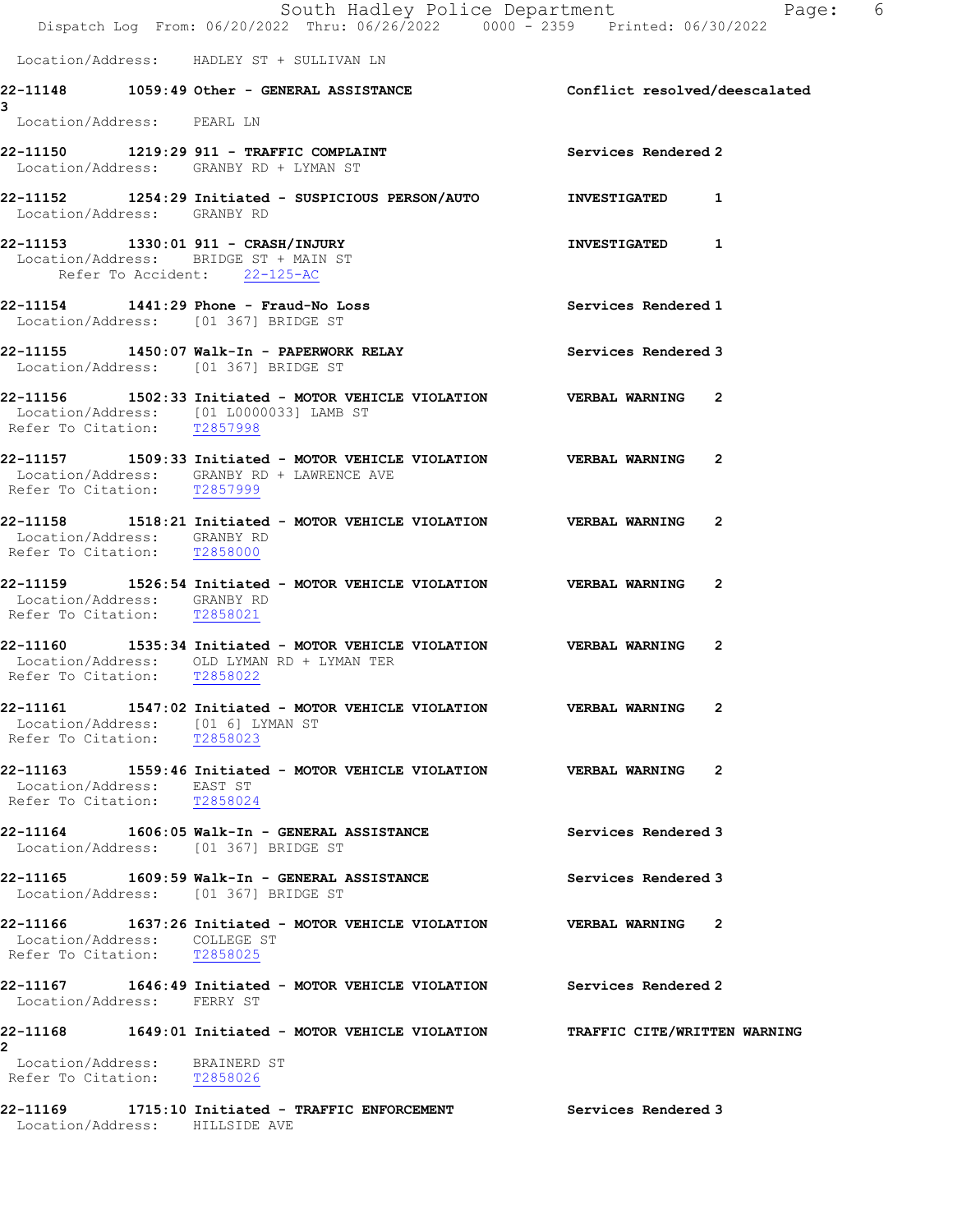- 22-11170 1720:12 Initiated MOTOR VEHICLE VIOLATION VERBAL WARNING 2 Location/Address: GRANBY RD Refer To Citation: T2858027
- 22-11172 1732:18 Initiated TRAFFIC COMPLAINT Services Rendered 2 Location/Address: GRANBY RD
- 22-11173 1802:21 Walk-In CRASH/NON-INJURY INVESTIGATED 1 Location/Address: [01 170] NEWTON ST
- 22-11174 1814:38 Initiated TRAFFIC ENFORCEMENT Services Rendered 3 Location/Address: [01 352] NEW LUDLOW RD
- 22-11175 1945:54 Phone TRAFFIC COMPLAINT Services Rendered 2 Location/Address: LITHIA SPRINGS RD Refer To Citation: 07502
- 22-11176 2030:51 Initiated TRAFFIC ENFORCEMENT Services Rendered 3 Location/Address: FERRY ST

## 22-11179 2214:33 911 - CRASH/INJURY REFERRED TO OTHER AGENCY 1

Location/Address: BRIDGE ST

## For Date: 06/24/2022 - Friday

| 22-11203 0506:56 Initiated - TRAFFIC ENFORCEMENT Services Rendered 3<br>Location/Address: [01 436] HADLEY ST                       |                     |
|------------------------------------------------------------------------------------------------------------------------------------|---------------------|
| 22-11204 		 0528:25 Initiated - TRAFFIC ENFORCEMENT 			 Services Rendered 3<br>Location/Address: [01 L0000033] LAMB ST             |                     |
| 22-11205 0654:02 Phone - LARCENY<br>Location/Address: NEW LUDLOW RD<br>Refer To Incident: 22-494-OF                                | INVESTIGATED 1      |
| 22-11206 0735:01 Phone - LARCENY<br>Location/Address: [01 1345] NEW LUDLOW RD<br>Refer To Incident: 22-494-OF                      | Services Rendered 1 |
| 22-11211   1008:21 Phone - GENERAL ASSISTANCE<br>Location/Address: [01 367] BRIDGE ST                                              | Services Rendered 3 |
| 22-11214 1053:20 Phone - TRAFFIC COMPLAINT<br>Location/Address: GRANBY RD                                                          | Services Rendered 2 |
| 22-11216 1201:24 Phone - 911 ABANDONED CALL ACCIDENTAL/DEFECTIVE ALARM 3                                                           |                     |
| Location/Address: WASHINGTON AVE                                                                                                   |                     |
| 22-11218 1301:49 Phone - GENERAL ASSISTANCE<br>Location/Address: N MAIN ST                                                         | Services Rendered 3 |
| 22-11219    1306:24 Phone - NOISE<br>Location/Address: [01 396] MAIN ST                                                            | Services Rendered 2 |
| 22-11220 1323:55 Initiated - FOLLOWUP INVESTIGATION Services Rendered 2<br>Location/Address: BACH LN<br>Refer To Summons: 22-68-AR |                     |
| 22-11222 1328:41 Initiated - MOTOR VEHICLE VIOLATION VERBAL WARNING 2<br>Location/Address: [01 383] NEWTON ST                      |                     |
| 22-11226 1452:04 Phone - GENERAL ASSISTANCE<br>Location/Address: [01 367] BRIDGE ST                                                | Services Rendered 3 |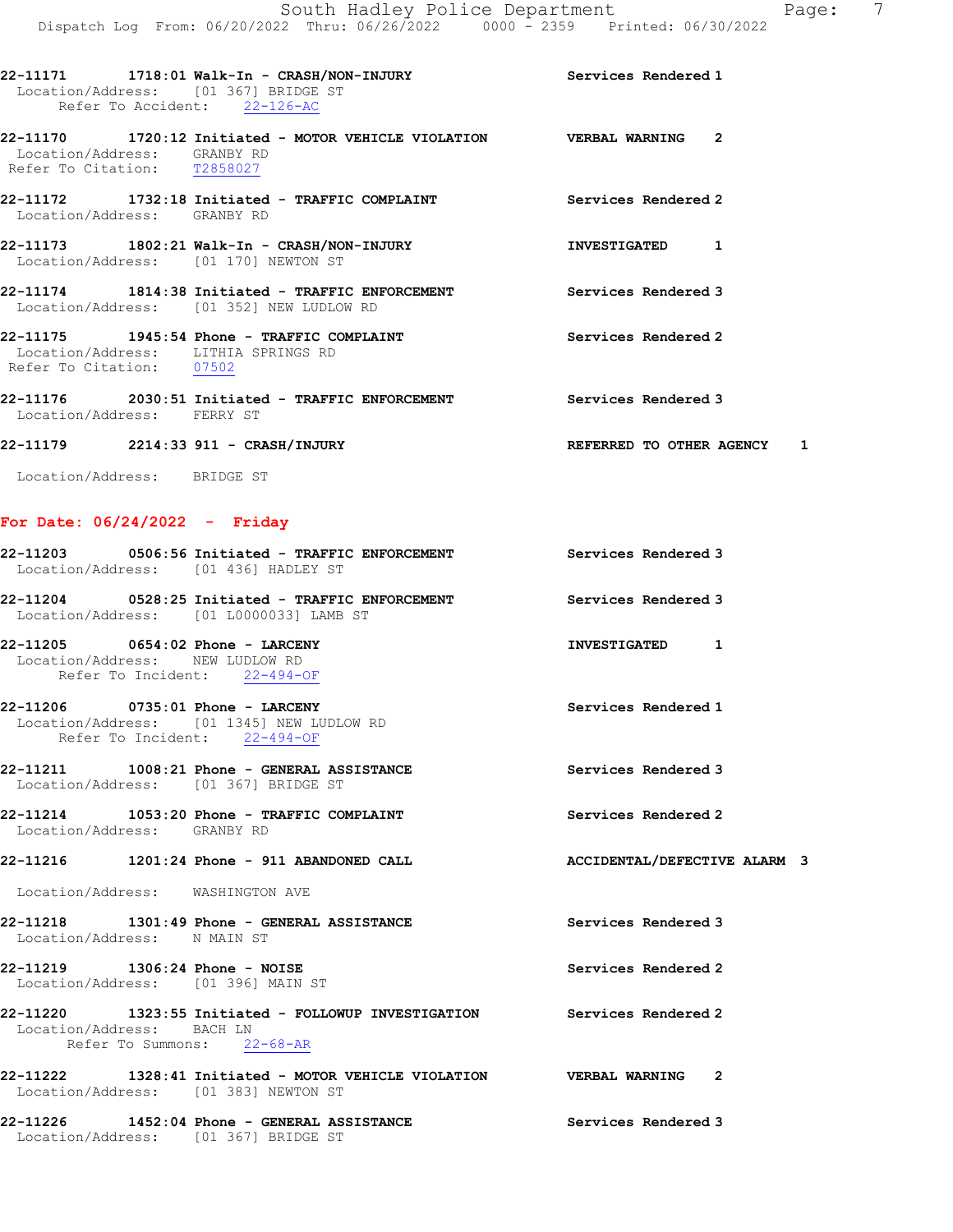| Location/Address: GRANBY RD<br>Refer To Citation: T2707179 | 22-11230   1551:40   911 - CRASH/INJURY<br>Refer To Accident: 22-127-AC<br>Refer To Arrest: 22-69-AR                  | Arrest/Adult 1                |
|------------------------------------------------------------|-----------------------------------------------------------------------------------------------------------------------|-------------------------------|
| Location/Address: [01 367] BRIDGE ST                       | 22-11232 1628:41 Phone - GENERAL ASSISTANCE<br>Refer To Incident: 22-495-OF                                           | Services Rendered 3           |
| Location/Address: GRANBY RD                                | 22-11233 1707:58 Phone - ANIMAL COMPLAINT                                                                             | Services Rendered 2           |
| Location/Address: GRANT ST                                 | 22-11236 1913:13 Phone - GENERAL ASSISTANCE                                                                           | Services Rendered 3           |
| 22-11239 1923:15 911 - DISTURBANCE                         |                                                                                                                       | Conflict resolved/deescalated |
| 2<br>Location/Address: PITTROFF AVE                        |                                                                                                                       |                               |
| Location/Address: GRANT ST                                 | 22-11240    1937:06    911 - 911 Misdial                                                                              | Services Rendered 3           |
|                                                            | 22-11242 2102:28 Phone - GENERAL ASSISTANCE<br>Location/Address: [01 367] BRIDGE ST                                   | UNFOUNDED 3                   |
| Location/Address: [01 396] MAIN ST                         | 22-11243 2133:47 Initiated - TRESPASSING                                                                              | Services Rendered 2           |
| Location/Address: [01 397] CANAL ST                        | 22-11244 2139:37 Initiated - TRESPASSING                                                                              | Services Rendered 2           |
| Location/Address: [01 395] ABBEY ST                        | 22-11246 2151:35 Phone - ANIMAL COMPLAINT                                                                             | Services Rendered 2           |
| Location/Address: GRANBY RD                                | 22-11245 2153:12 Phone - PROPERTY LOST/FOUND/SEIZED Services Rendered 3                                               |                               |
|                                                            | 22-11248 2200:34 Initiated - TRESPASSING<br>Location/Address: [01 33] WILLIMANSETT ST                                 | Services Rendered 2           |
|                                                            | 22-11249 2212:22 Initiated - MOTOR VEHICLE VIOLATION VERBAL WARNING 2<br>Location/Address: WILLIMANSETT ST + BAKER ST |                               |
| Location/Address: [01 396] MAIN ST                         | 22-11250 2222:19 Initiated - TRESPASSING                                                                              | Services Rendered 2           |
| Location/Address: ALVORD ST                                | 22-11251 2313:28 Phone - SUSPICIOUS PERSON/AUTO Services Rendered 1                                                   |                               |
| For Date: $06/25/2022 -$ Saturday                          |                                                                                                                       |                               |
|                                                            | Location/Address: [01 1307] NEWTON ST                                                                                 | Services Rendered 1           |
|                                                            | 22-11263 0023:25 Initiated - SUSPICIOUS PERSON/AUTO SECURED BUILDING/AREA 1                                           |                               |
|                                                            | Location/Address: [01 L0000033] LAMB ST                                                                               |                               |
|                                                            | 22-11267 0040:29 Initiated - SUSPICIOUS PERSON/AUTO Services Rendered 1<br>Location/Address: [01 141] NEWTON ST       |                               |
|                                                            | 22-11269 0052:47 Initiated - ASSIST OTHER AGENCY Services Rendered 3<br>Location/Address: GRANBY RD + COLUMBIA ST     |                               |

22-11281 0530:18 Initiated - TRAFFIC ENFORCEMENT UNFOUNDED 3 Location: 129 COLLEGE ST

22-11282 0532:17 911 - CHECK ON WELFARE Services Rendered 1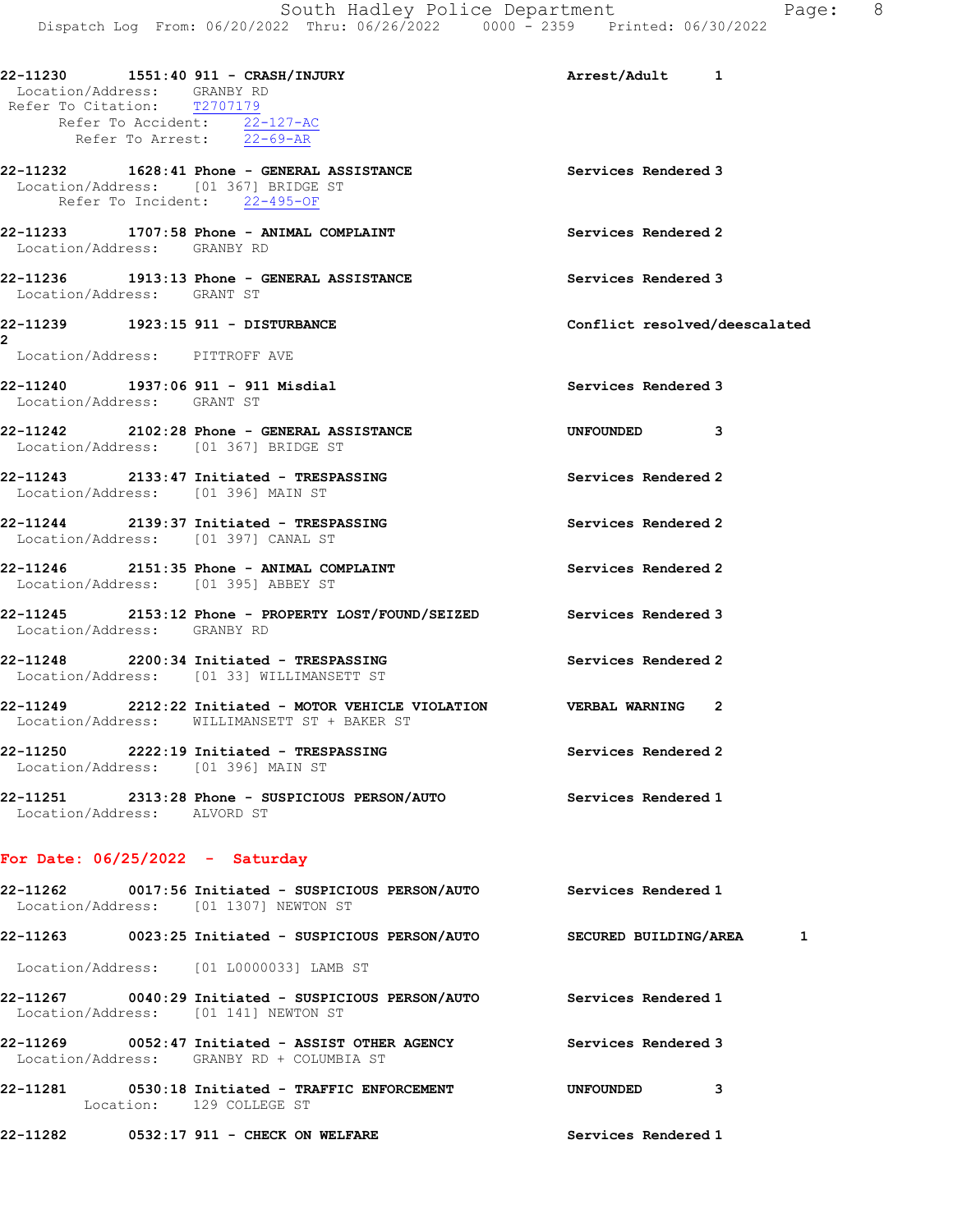|              |  |                                                                                                     |                                                                                       | South Hadley Police Department<br>Dispatch Log From: 06/20/2022 Thru: 06/26/2022 0000 - 2359 Printed: 06/30/2022 |                     |                               | Page: 9 |
|--------------|--|-----------------------------------------------------------------------------------------------------|---------------------------------------------------------------------------------------|------------------------------------------------------------------------------------------------------------------|---------------------|-------------------------------|---------|
|              |  | Location/Address: PURPLE HEART DR                                                                   |                                                                                       |                                                                                                                  |                     |                               |         |
|              |  |                                                                                                     | 22-11283 0618:12 Phone - DISTURBANCE                                                  |                                                                                                                  |                     | Conflict resolved/deescalated |         |
|              |  | Location/Address: BRIDGE ST                                                                         |                                                                                       |                                                                                                                  |                     |                               |         |
|              |  | Location/Address: GRANBY RD                                                                         |                                                                                       | Services Rendered 3                                                                                              |                     |                               |         |
|              |  | Vicinity of: GRANBY RD                                                                              |                                                                                       | 22-11285 0823:02 Initiated - MOTOR VEHICLE VIOLATION VERBAL WARNING 2                                            |                     |                               |         |
|              |  |                                                                                                     | Location/Address: [01 L0000011] NEWTON ST                                             | 22-11287 0859:47 Initiated - MOTOR VEHICLE VIOLATION VERBAL WARNING 2                                            |                     |                               |         |
|              |  |                                                                                                     | Location/Address: LAMB ST + SCHOOL ST                                                 | 22-11289 1015:09 Initiated - MOTOR VEHICLE VIOLATION Services Rendered 2                                         |                     |                               |         |
|              |  |                                                                                                     | 22-11291    1140:14 Phone - LARCENY<br>Location/Address: [01 106] WILLIMANSETT ST     |                                                                                                                  | INVESTIGATED 1      |                               |         |
|              |  | Vicinity of: LATHROP ST                                                                             | 22-11292 1153:56 Phone - GENERAL ASSISTANCE                                           |                                                                                                                  | Services Rendered 3 |                               |         |
|              |  | Location/Address: BOLTON ST                                                                         | 22-11293    1158:16    911 - 911 Misdial                                              |                                                                                                                  | INVESTIGATED 3      |                               |         |
| $\mathbf{2}$ |  |                                                                                                     | 22-11294 1235:07 Phone - DISTURBANCE                                                  |                                                                                                                  |                     | Conflict resolved/deescalated |         |
|              |  |                                                                                                     | Location/Address: [01 33] WILLIMANSETT ST                                             |                                                                                                                  |                     |                               |         |
|              |  |                                                                                                     |                                                                                       | 22-11295 1243:10 Radio - BE ON THE LOOKOUT BROADCAST Services Rendered 2                                         |                     |                               |         |
|              |  | Location/Address: [01 1332] EAST ST<br>Refer To Accident: 22-122-AC<br>Refer To Incident: 22-486-OF |                                                                                       | 22-11296 1258:40 Phone - FOLLOWUP INVESTIGATION Services Rendered 2                                              |                     |                               |         |
|              |  | Location/Address: [01 35] MAIN ST                                                                   |                                                                                       | 22-11297 1303:54 911 - 911 ABANDONED CALL                                                                        | INVESTIGATED 3      |                               |         |
|              |  |                                                                                                     | Vicinity of: HADLEY ST + PRIESTLY FARMS RD                                            | 22-11299 1320:05 Initiated - MOTOR VEHICLE VIOLATION VERBAL WARNING 2                                            |                     |                               |         |
|              |  | 22-11300   1344:31   Phone - FRAUD<br>Location/Address: FERRY ST                                    |                                                                                       |                                                                                                                  | Services Rendered 2 |                               |         |
|              |  | Refer To Incident: 22-497-OF                                                                        | 22-11301 1358:07 Phone - UNATTENDED DEATH<br>Location/Address: [01 197] LATHROP ST    |                                                                                                                  | INVESTIGATED 1      |                               |         |
|              |  |                                                                                                     | 22-11303 1454:39 Phone - GENERAL ASSISTANCE<br>Location/Address: RIVERBOAT VILLAGE RD |                                                                                                                  | Services Rendered 3 |                               |         |
|              |  | Vicinity of: ALVORD ST                                                                              | $22-11304$ 1508:11 Phone - TRAFFIC COMPLAINT                                          |                                                                                                                  | Services Rendered 2 |                               |         |
|              |  | Location/Address: [01 367] BRIDGE ST                                                                | 22-11306 1536:44 Phone - GENERAL ASSISTANCE                                           | Services Rendered 3                                                                                              |                     |                               |         |
|              |  | Location/Address: RIVER LODGE RD                                                                    | 22-11307 1541:49 911 - ANIMAL COMPLAINT                                               |                                                                                                                  | Services Rendered 2 |                               |         |
|              |  | Location/Address: [01 367] BRIDGE ST                                                                |                                                                                       |                                                                                                                  | Services Rendered 3 |                               |         |
|              |  |                                                                                                     | Location: HOLYOKE MEDICAL CENTER                                                      | 22-11311 1630:23 Initiated - FOLLOWUP INVESTIGATION Services Rendered 2                                          |                     |                               |         |
|              |  |                                                                                                     | 22-11312 1641:14 Radio - TRAFFIC COMPLAINT                                            |                                                                                                                  | Services Rendered 2 |                               |         |

Vicinity of: HADLEY ST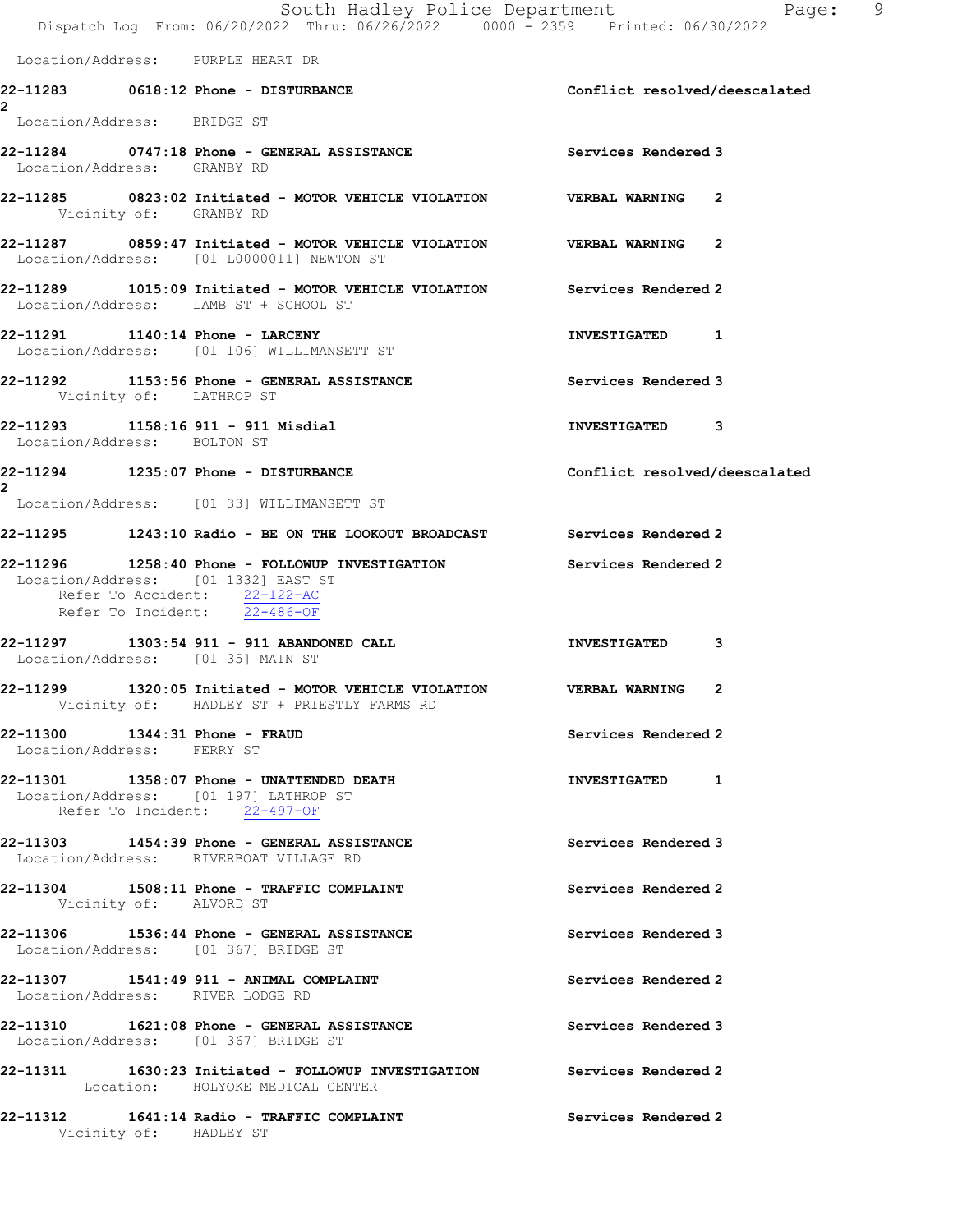Dispatch Log From: 06/20/2022 Thru: 06/26/2022 0000 - 2359 Printed: 06/30/2022 22-11315 1745:52 Phone - TRAFFIC COMPLAINT TRAFFIC CITE/WRITTEN WARNING 2 Vicinity of: LITHIA SPRINGS RD 22-11316 1827:28 Phone - GENERAL ASSISTANCE Services Rendered 3 Location/Address: [01 367] BRIDGE ST 22-11317 1941:03 Initiated - SUSPICIOUS PERSON/AUTO Services Rendered 1 Location/Address: [01 396] MAIN ST 22-11319 2021:53 Initiated - MOTOR VEHICLE VIOLATION VERBAL WARNING 2 Vicinity of: WILLIMANSETT ST 22-11320 2035:44 Initiated - MOTOR VEHICLE VIOLATION VERBAL WARNING 2 Vicinity of: GRANBY RD 22-11323 2107:24 Initiated - MOTOR VEHICLE VIOLATION Vehicle Towed 2 Vicinity of: [01 63] MEMORIAL DR Refer To Citation: T2858262 Refer To Summons: 22-71-AR 22-11324 2124:15 Initiated - MOTOR VEHICLE VIOLATION VERBAL WARNING 2 Vicinity of: BRAINERD ST 22-11325 2148:54 Initiated - MOTOR VEHICLE VIOLATION VERBAL WARNING 2 Location: VETERANS BRIDGE 22-11326 2207:30 Initiated - SUSPICIOUS PERSON/AUTO Services Rendered 1 Location/Address: [01 141] NEWTON ST 22-11340 2353:08 Initiated - TRAFFIC ENFORCEMENT **INVESTIGATED** 3 Location/Address: [01 7] COLLEGE ST For Date: 06/26/2022 - Sunday 22-11348 0056:02 Phone - SUSPICIOUS PERSON/AUTO UNFOUNDED 1 Location/Address: BERWYN ST 22-11351 0111:16 Phone - NOISE 2 Location/Address: SUMMIT ST 22-11352 0127:07 Initiated - TRAFFIC ENFORCEMENT Services Rendered 3 Location/Address: NEWTON ST + LYMAN ST 22-11353 0132:11 911 - NOISE Conflict resolved/deescalated 2 Location/Address: PINE GROVE DR 22-11354 0159:33 911 - ASSAULT INVESTIGATED 1 Location/Address: [01 28] BRIDGE ST Refer To Incident: 22-498-OF 22-11357 0311:14 911 - LARCENY Services Rendered 1 Location/Address: [01 197] LATHROP ST 22-11364 0529:31 Initiated - TRAFFIC ENFORCEMENT Services Rendered 3 Location/Address: HADLEY ST 22-11365 0622:47 911 - TRAFFIC COMPLAINT UNFOUNDED 2 Location/Address: WOODBRIDGE ST 22-11366 0752:45 Phone - TRAFFIC COMPLAINT Services Rendered 2 Location/Address: ROTARY - RT 202

22-11371 1150:11 Initiated - MOTOR VEHICLE VIOLATION Services Rendered 2 Location/Address: [01 670] BRAINERD ST

22-11372 1203:18 Initiated - MOTOR VEHICLE VIOLATION Services Rendered 2 Location/Address: [01 670] BRAINERD ST